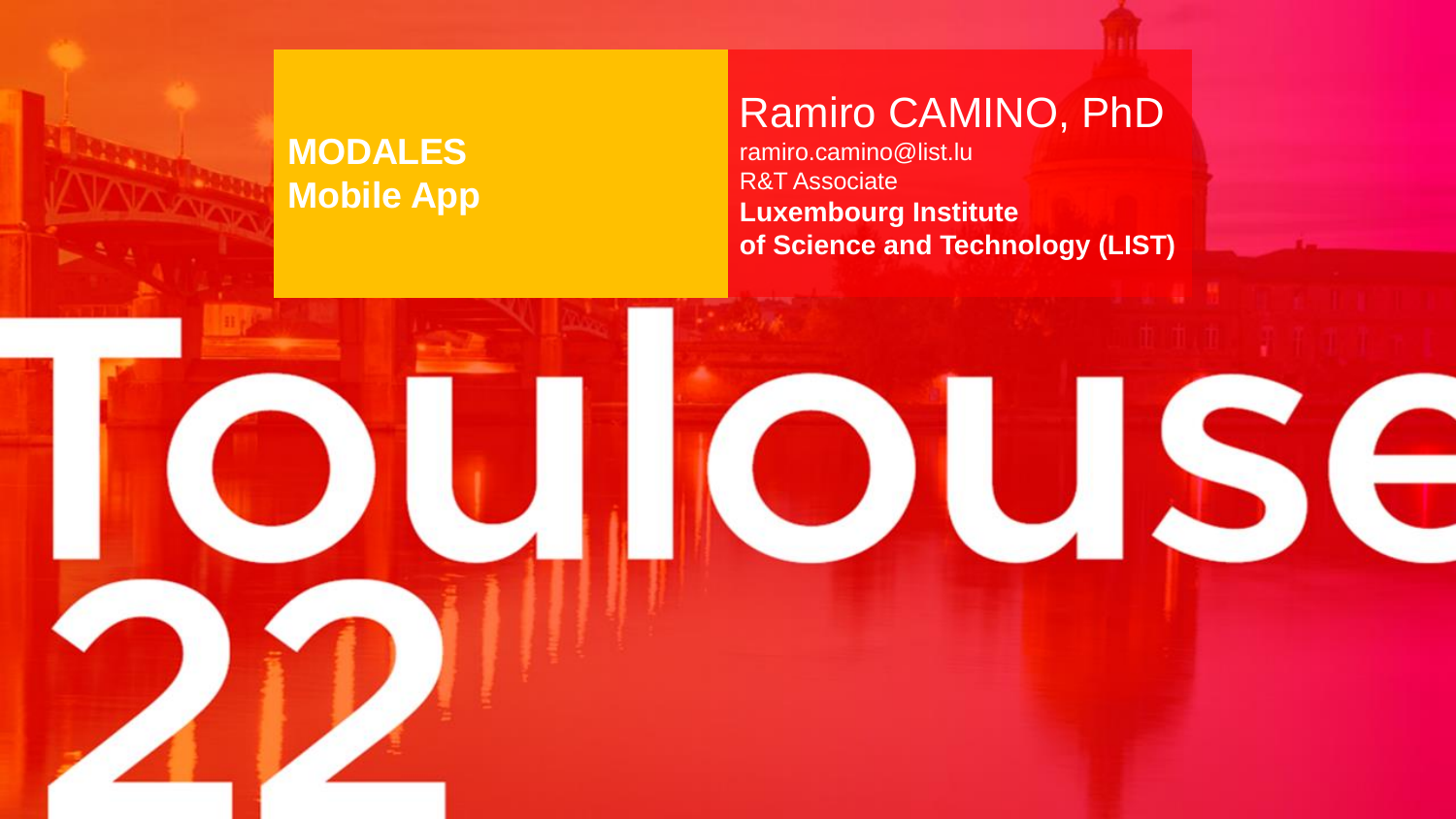# **INTRODUCTION: THE MODALES VISION**

#### To **reduce air pollution** from all types of road vehicles (but especially older vehicles) by encouraging adoption of **lowemission driving behaviour** and **proper maintenance choice**

MODALES advances the understanding of the co-variability between user behaviour and vehicle emissions from powertrain, brakes and tyres, in order to modify user behaviour, via training and awareness

# **Retrofits**

6. Diesel-saving technologies for cars & vans 7. NOXBUSTER for buses and trucks 8. Diesel particulate filter servicing

#### **Driver**

1. Low-emission driving style & training 2. Guidelines for regular maintenance 3. Use of adaptive cruise control & navigation to avoid congestion 4. Increased awareness of emissions 5. Real time indication of emission  $(app)$ 

#### **Exhaust emission**

 $CO<sub>2</sub>$ , CO, HC, NO<sub>x</sub>, PM, PN

# CHECK<br>ENGINE **On-Board Diagnostics** 9. More robust & durable

emission control systems 10. Enhanced OBD functionality as an anti-tampering measure



#### **Periodic inspections** 11. Enhanced inspection

procedure to trap tampering 12. Roadside emissions testing

#### **Brake and tyre/road wear** Fine and ultrafine particles (PM, PN)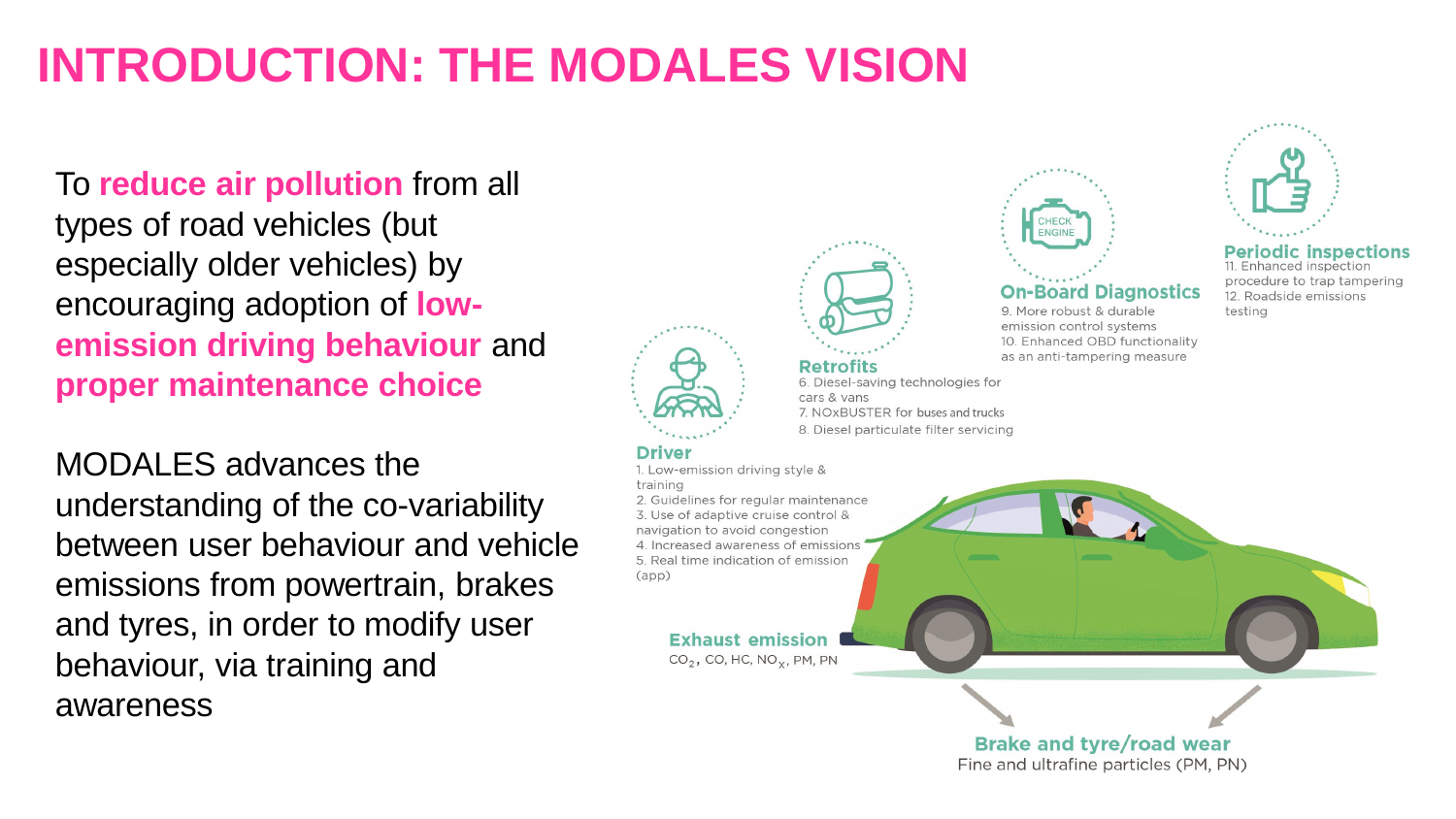# **Simple user interface**



| SM-A505FN                                          | $\hfill\square$<br>$\times$<br>$\qquad \qquad -$ | SM-A505FN                                         | $\Box$<br>$\times$<br>$\qquad \qquad -$                                                                                                                                                                                                                                                                                                                                                                                                                                                                    |
|----------------------------------------------------|--------------------------------------------------|---------------------------------------------------|------------------------------------------------------------------------------------------------------------------------------------------------------------------------------------------------------------------------------------------------------------------------------------------------------------------------------------------------------------------------------------------------------------------------------------------------------------------------------------------------------------|
| 12:30 日 4 団<br><b>MODALES</b>                      | <b>多くういしょ</b>                                    | 12:31 日 4 団<br><b>MODALES</b>                     | $\textcolor{red}{\textbf{1} \otimes \textbf{1} \otimes \textbf{1}} \textcolor{red}{\textbf{1} \otimes \textbf{1} \otimes \textbf{1}} \textcolor{red}{\textbf{1} \otimes \textbf{1} \otimes \textbf{1}} \textcolor{red}{\textbf{1} \otimes \textbf{1} \otimes \textbf{1}} \textcolor{red}{\textbf{1} \otimes \textbf{1}} \textcolor{red}{\textbf{1} \otimes \textbf{1}} \textcolor{red}{\textbf{1} \otimes \textbf{1}} \textcolor{red}{\textbf{1} \otimes \textbf{1}} \textcolor{red}{\textbf{1} \otimes \$ |
| OBDLink MX+ 77350<br><b>OBD Dongle (Connected)</b> | 0                                                | OBDLink MX+77350<br><b>OBD Dongle (Connected)</b> | ÷                                                                                                                                                                                                                                                                                                                                                                                                                                                                                                          |
| Default Vehicle<br>Vehicle                         | 0                                                | Default Vehicle<br>Vehicle                        | 森                                                                                                                                                                                                                                                                                                                                                                                                                                                                                                          |
|                                                    |                                                  |                                                   |                                                                                                                                                                                                                                                                                                                                                                                                                                                                                                            |
|                                                    |                                                  |                                                   |                                                                                                                                                                                                                                                                                                                                                                                                                                                                                                            |
|                                                    |                                                  |                                                   |                                                                                                                                                                                                                                                                                                                                                                                                                                                                                                            |
|                                                    |                                                  |                                                   |                                                                                                                                                                                                                                                                                                                                                                                                                                                                                                            |
|                                                    |                                                  |                                                   |                                                                                                                                                                                                                                                                                                                                                                                                                                                                                                            |
|                                                    |                                                  |                                                   |                                                                                                                                                                                                                                                                                                                                                                                                                                                                                                            |
|                                                    |                                                  |                                                   |                                                                                                                                                                                                                                                                                                                                                                                                                                                                                                            |
| $\blacksquare$                                     | ✿                                                | $\blacksquare$                                    | ✿                                                                                                                                                                                                                                                                                                                                                                                                                                                                                                          |

 $\Box$   $\quad$   $\times$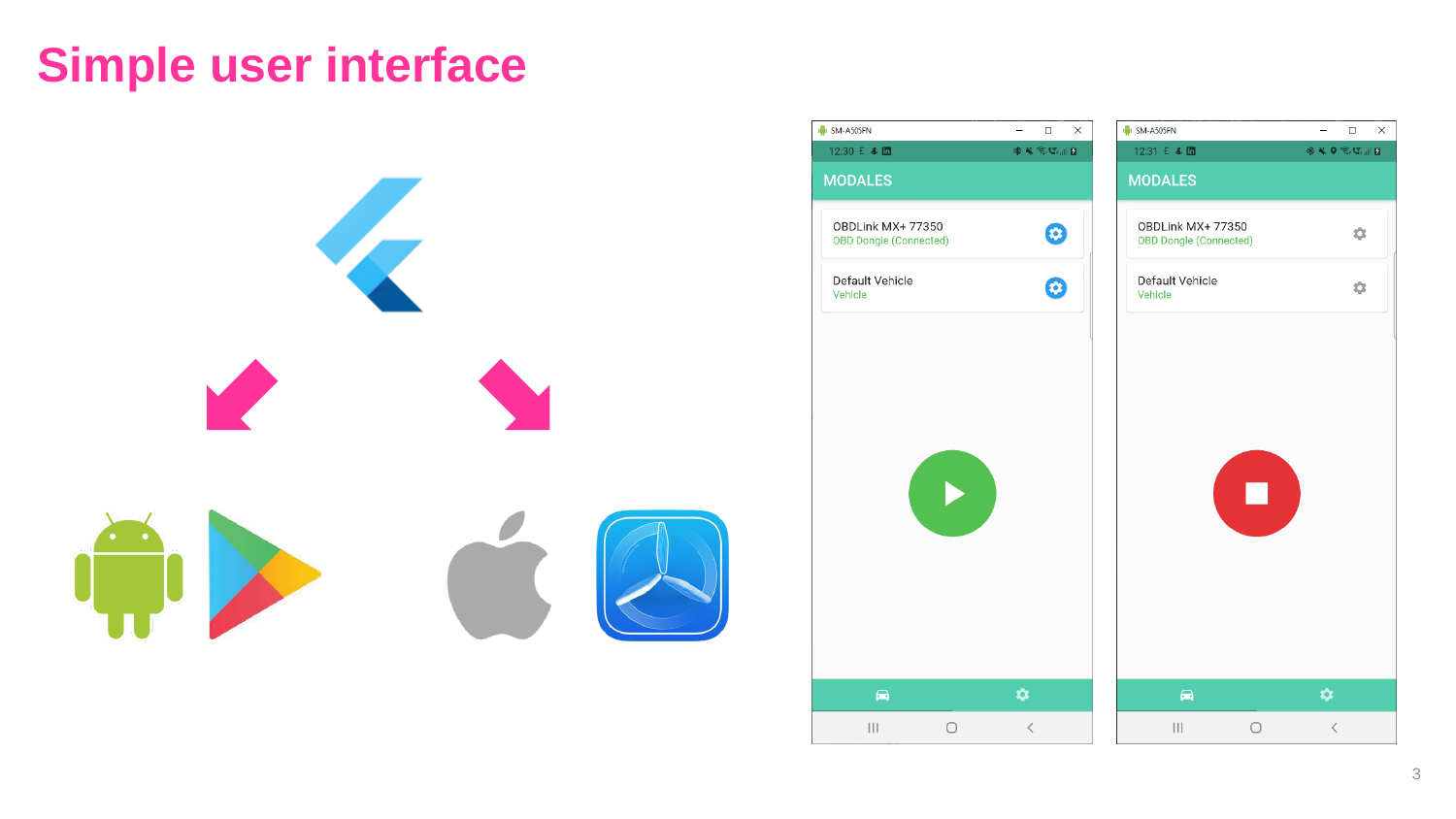# **Architecture overview**



**PRESENT AGGREGATED INFORMATION**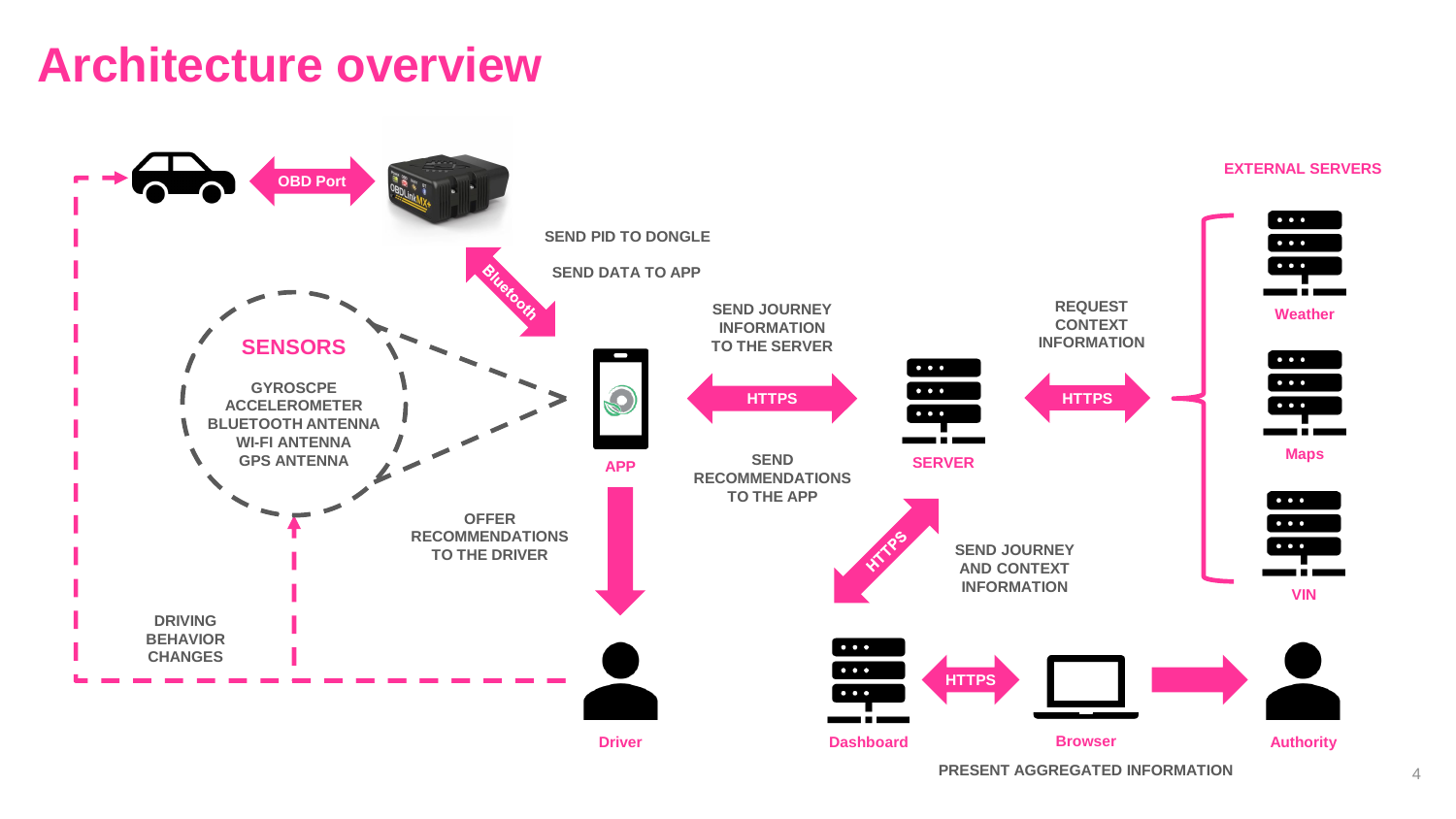# **On-Board Diagnosis (OBD)**

#### **More reliable:**

- Absolute barometric pressure
- Absolute throttle position
- Accelerator pedal position
- Air flow rate
- Ambient air temperature
- Catalyst temperature
- Engine coolant temperature
- Engine fuel rate
- Engine speed
- Vehicle speed

#### **Less reliable:**

- Intake air temperature
- NOx sensor

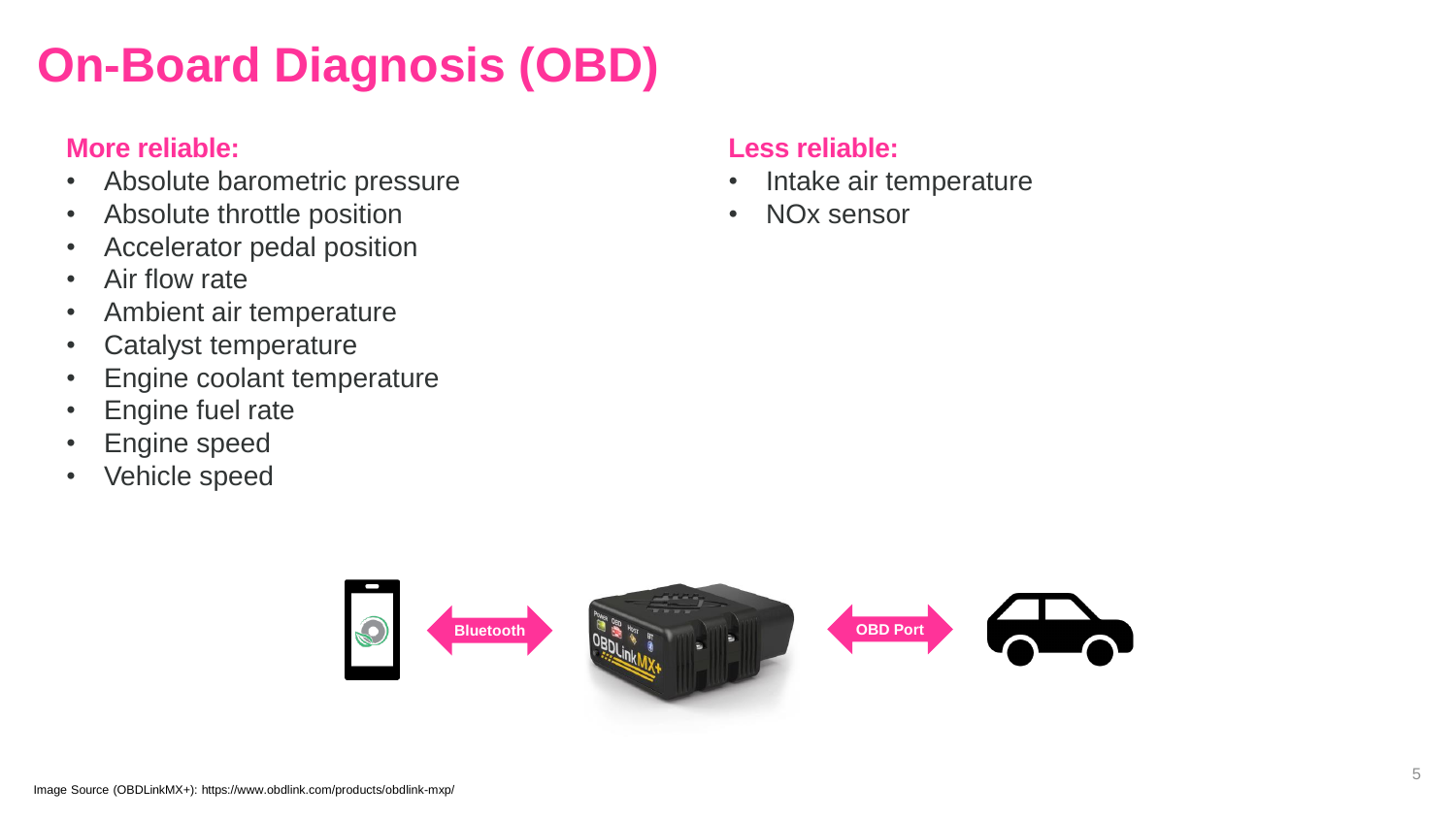# **Context Information**

#### **Weather:**

- humidity
- temperature
- total snow
- visibility
- wind speed

#### **Traffic:**

- historical average speed
- historical free flow speed
- historical jam factor
- historical traversability
- real-time confidence
- real-time traffic speed

#### **Road:**

- average roughness category
- curvature
- distance to intersection
- functional class
- has end of no overtaking sign
- has no overtaking sign
- has pedestrian crossing sign
- has stop sign
- has traffic signal
- has yield sign
- heading
- intersection category
- international roughness index
- is bridge
- is intersection
- is long haul
- is ramp
- is roundabout
- is tunnel
- is urban
- lane category
- radius
- road type
- slope
- speed category
- speed limit
- speed limit trucks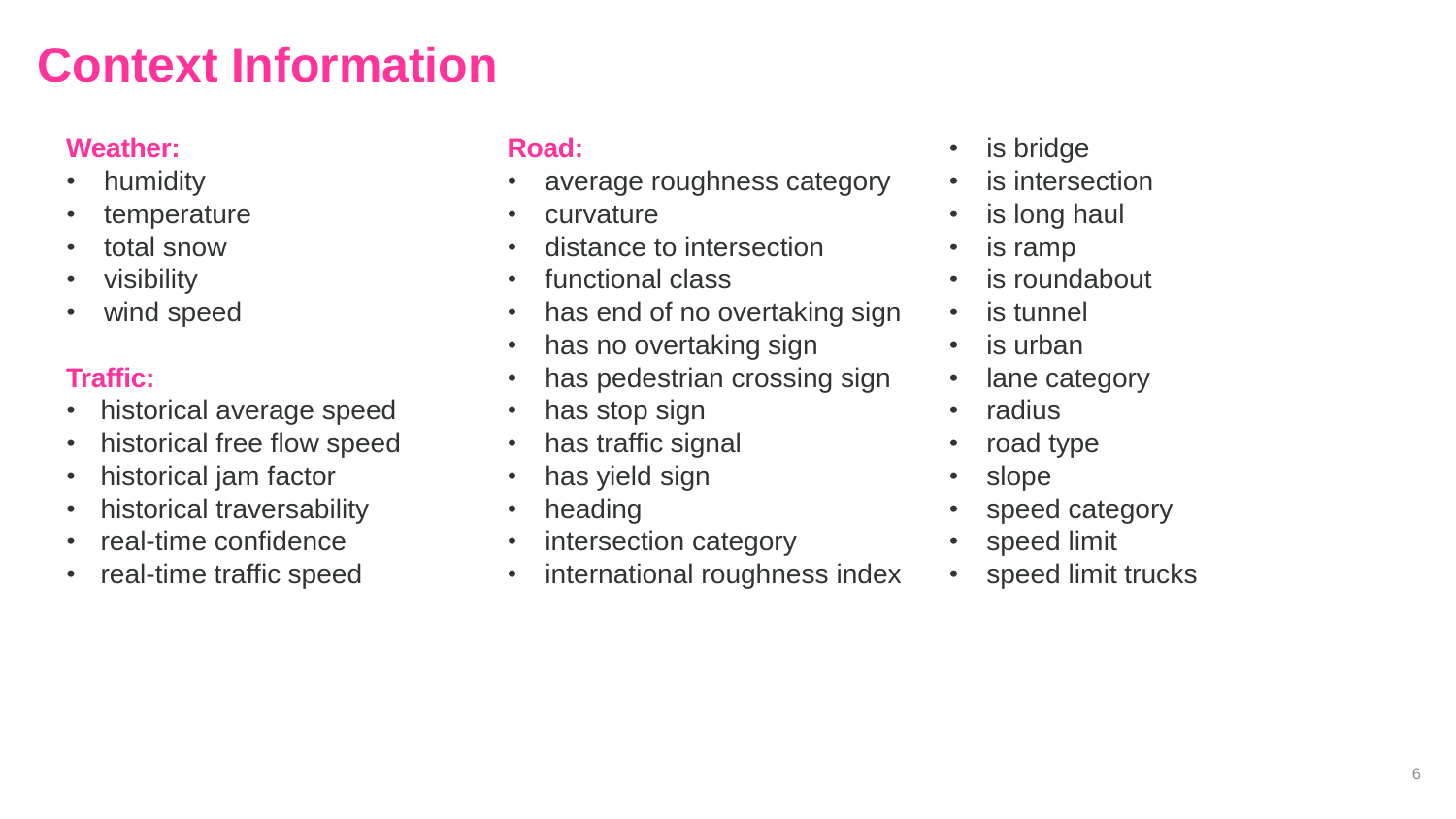# **Research Challenges**

- Learn useful driving indicators from raw data in real time.
- Design a user interface for the journey without compromising safety.
- Build a recommender system.
- Handle different connectivity scenarios.
- Ensure privacy policies.
- Analyse behaviour changes.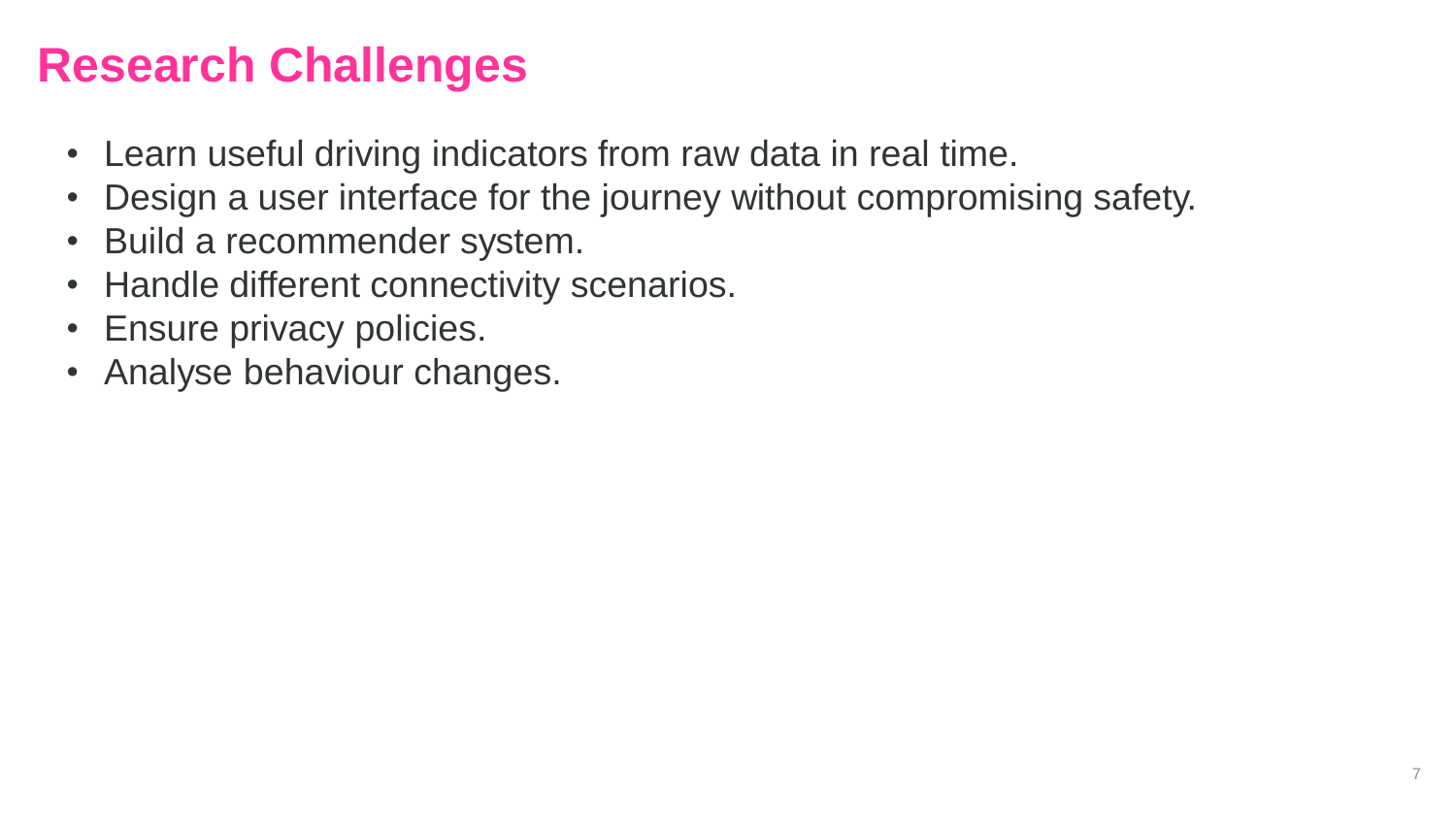# **Conclusion**

- We solved many challenges.
- Started with a data collection campaign in Luxembourg and discovered new challenges.
- Continued with an iterative process, adding more trial sites and new components.
- For the future: we have more campaigns planned on several trial sites, the recommendation system under development, and a lot of exciting data exploration to do!